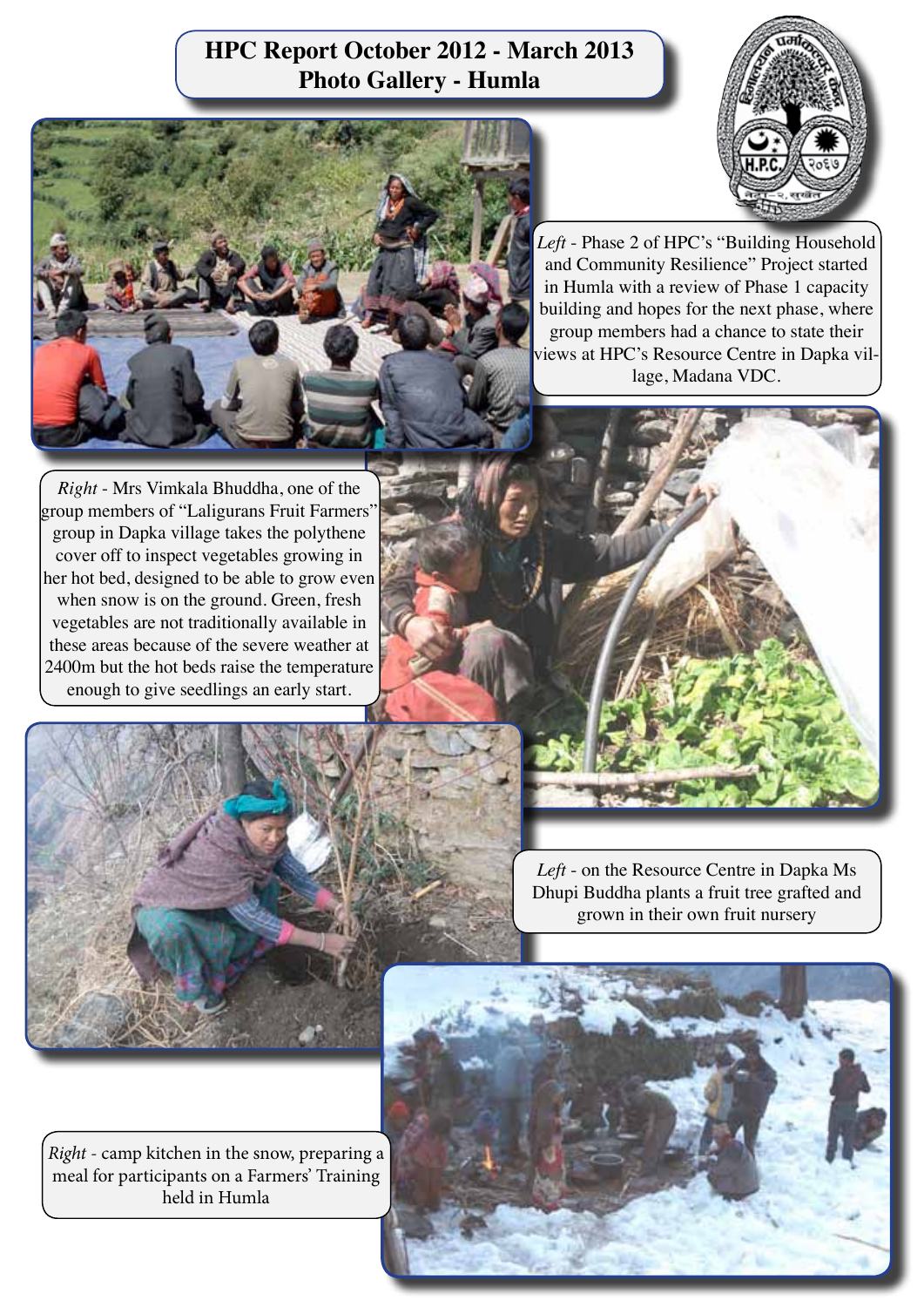*Left* - participants on a short technical training learn about pruning fruit trees at the Resource Centre in Dapka. Pruning helps to produce healthier more productive trees by removing dead and diseased branches, and reduce crowding of

branches, allowing more sun and air into the crown. It also produced firewood as a yield.

*Right* - HPC coordinator Bhuwan Khadga demonstrates air layering to participants on a farmers' training. Air layering is a method of propagating high quality fruit trees.



*Left* - Participants on a Farmers' Training learn how to successfully plant fruit trees with plenty of compost and mulching, enabling them to stay healthy and grow rapidly. Trees will later be surrounded with companion plants of comfrey, mints, garlic, marigold and the like to assit them while also provide other yields.

*Right* - this is officially the highest SRI (System of Rice Intensification) plot in the world. At 2650m altitude in Dapka village, Farmer Hanse Buddha was inspired by SRI to try, even though traditionally rice is not even conventionally grown here. The crop thrived however, planted with young (2-leaf) seedlings at wide spacing.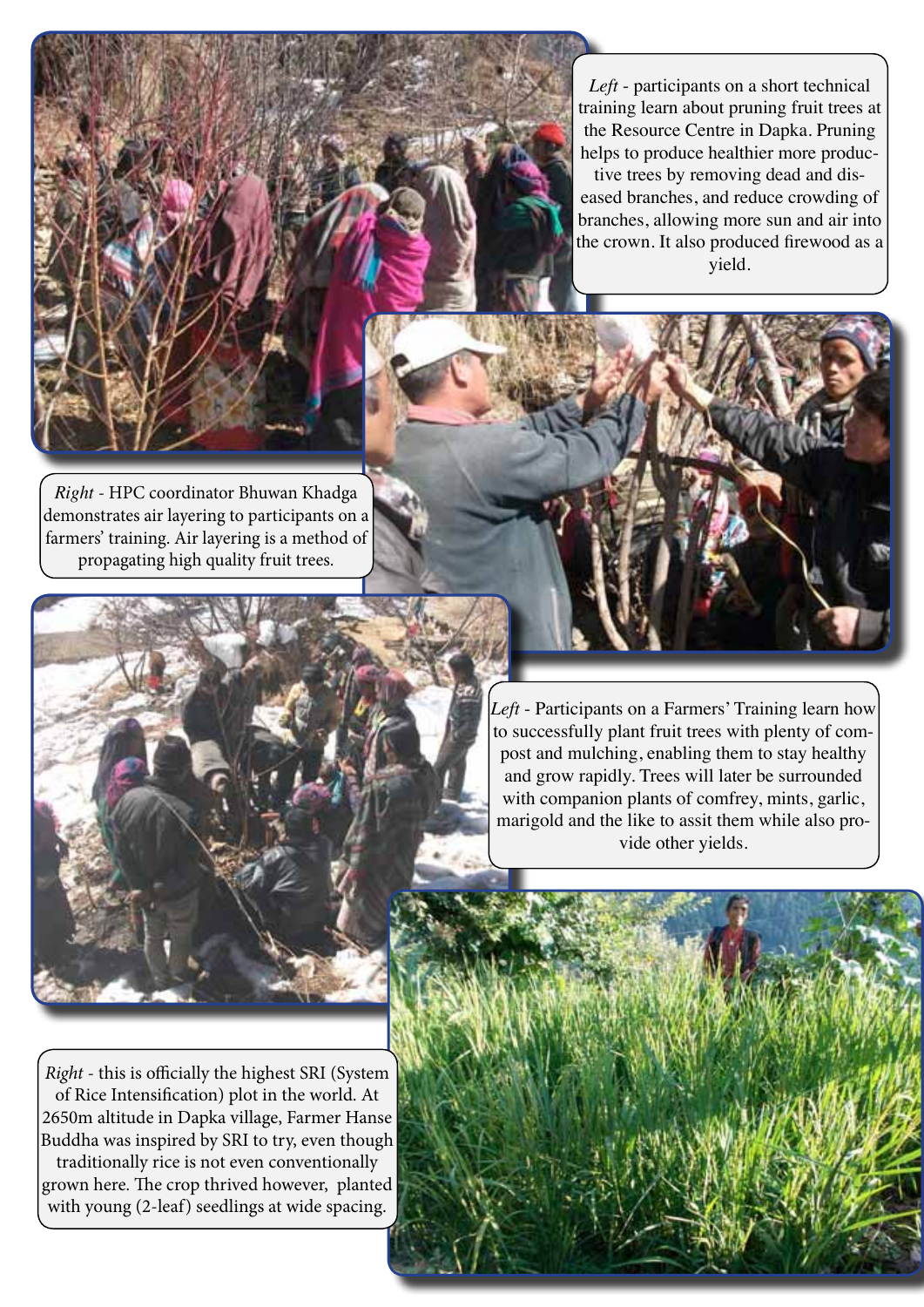*Right* - Hangse Buddha in an innovative farmer who will try anything that sounds interesting. Here he is with a "perennial cabbage" - possibly Daubenton Kale - that grows for several years producing constant yields of green leaves, thus the ultimate in low-input vegetables. This plant was originally grown from a cutting in Wales!





*Left* - Hangse Buddha again, sowing wild peach seeds as root stock in one of several fruit nurseries on his land in Dapka village. He grafts his own trees which he then plants on his land or sells for valuable income.

*Right* - Hangse's wife Dhupchaya is also an innovative farmer - here she is with various techniques in a small space on HPC's Resource Centre in Dapka village. On her left is a hot bed, and on her right an air nursery on stilts, with leaf pots in racks tied to the air nursery's stilts, growing beans and pumkins for transplanting into vegetable beds (these do not normally transplant unless in pots)





*Left* - participants of a women's Farmers' Training held at Dapka Resoure Centre take home a leaf pot seedling and mulberry cutting each for planting at home. There was initially resistance in the villages to allow women to go on trainings, let alone run a course just for women, but gradually the resistance was overcome by education (and stubbornness by the women) and now it is well accepted that women have just an important part to play in development as men.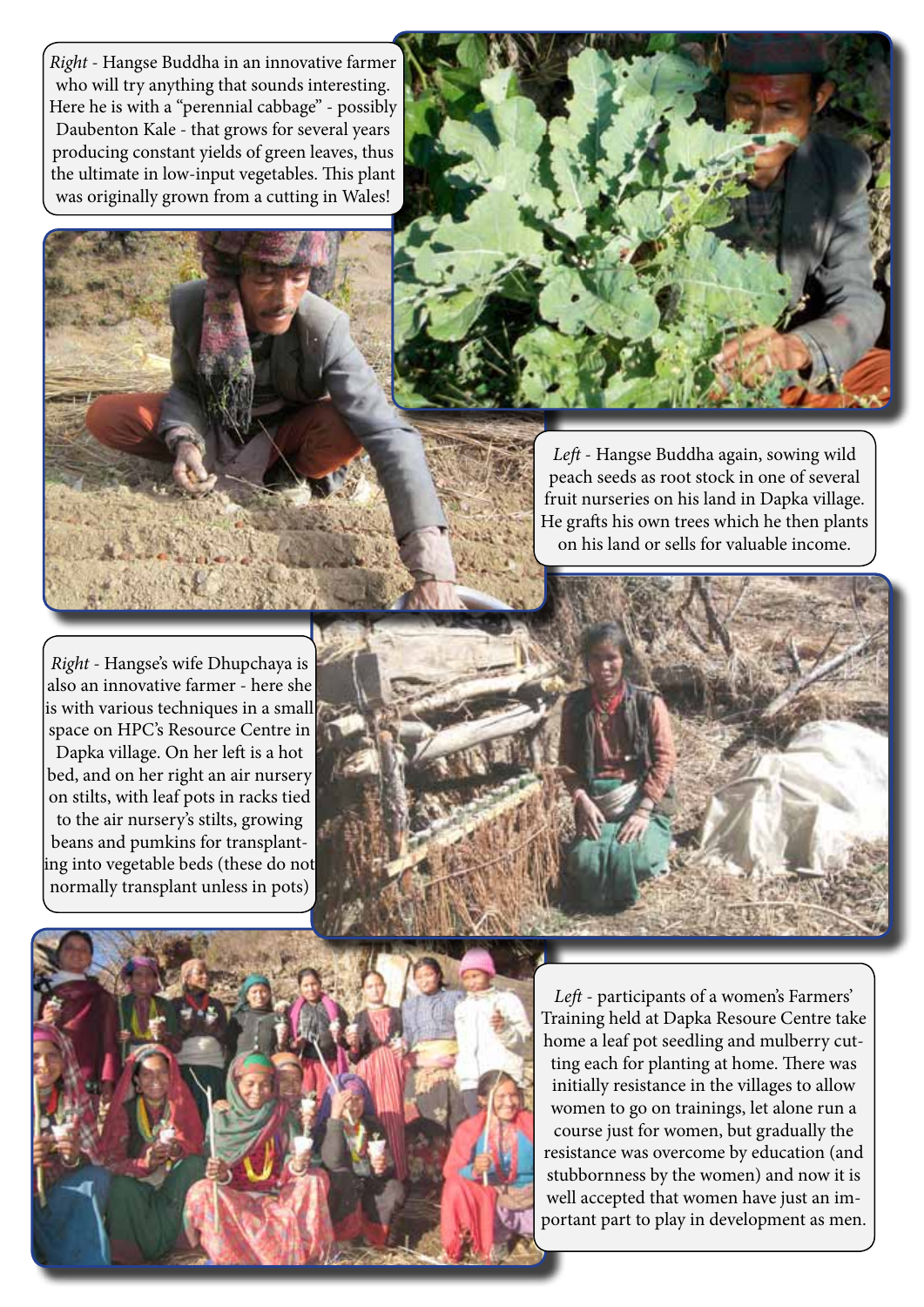*Left* - preparing bricks for making the chimney component of smokeless stoves. The bricks are made by filling a form with mud. In the middle of the form is a round piece of wood that leaves the hole. The bricks, after 48



hours drying in the sun, are then stacked on top of each other to form a chimney.

*Right* - A team of women trainee stovebuilders trainers practice constructing the smokeless stove in Humla. Here they are making the base of the stove which will be built up of mud and rocks around a fire box, with a chinmney (see bricks, above) and 2 holes for cooking pots. Enclosing the fire reduces fuelwood used while the chimney takes the smoke out of harms way.



**WI GAME C SOUTZEL** 

 $613119741201$ 

HPC plans for the women stove trainers *(left)* to go into surrounding villages (not in HPC's working areas) to teach villagers how to make the stoves, which HPC have trialed for several years in Humla nd Surkhet, and have found that they significantly reduce fuelwood used as well as creating a healthier environment through less smoke.

हे हैंगिया प्रसरन ही गा प्रथारत

जा अप्रकारन

*Right* - after learning letters of the alphabet (see pictures for Surkhet), participants on HPC's Practical Literacy classes can make up words that are related to some practical activities they have been doing - on this page they have written "cuttings" *(hanga prasaran)* after thay have planted mulberry and willow cuttings an a nursery